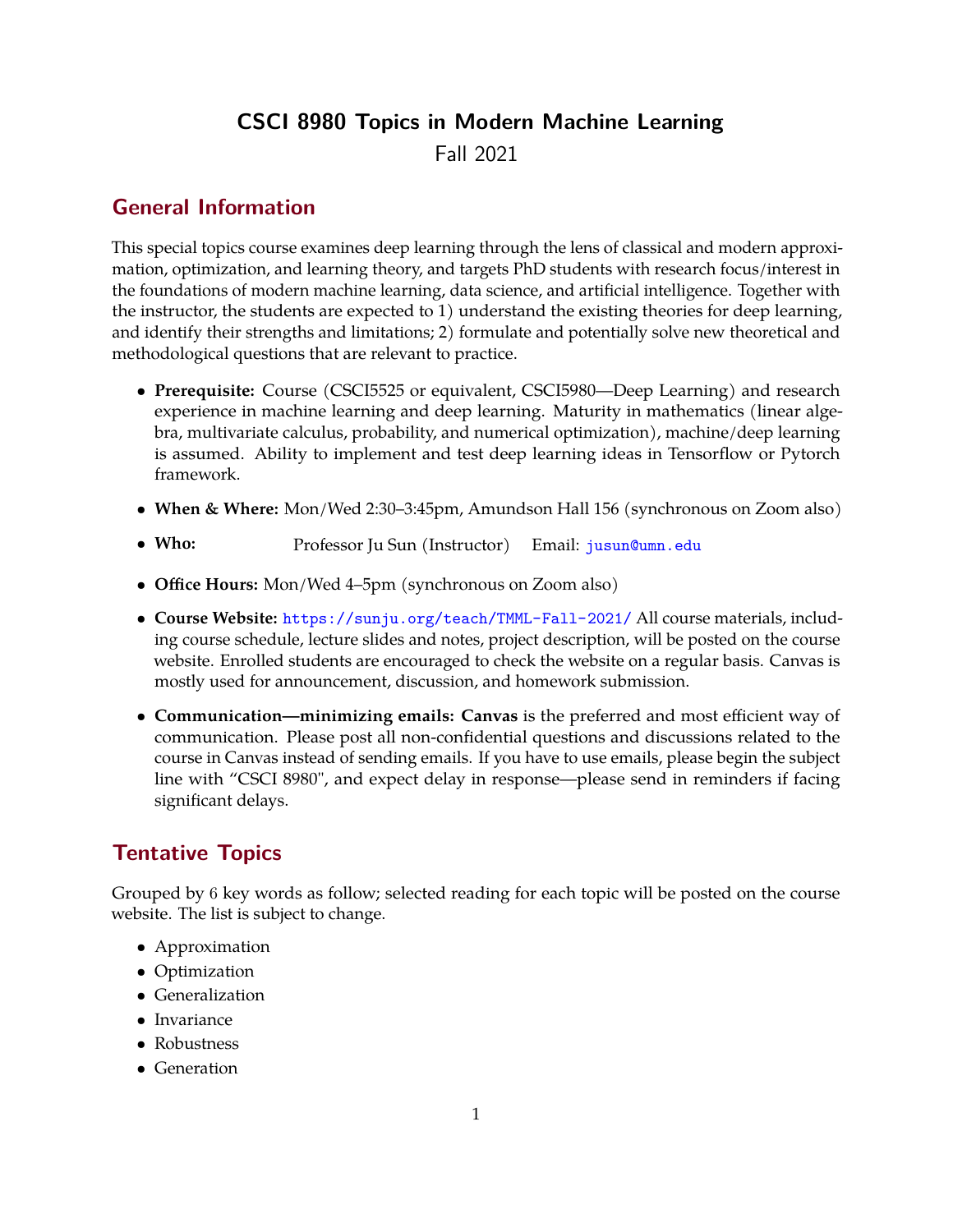#### **Teaching Format**

Hybrid mode: Physical+Zoom synchronous attendance.

This is **not** to encourage remote attendance but to provide maximal possible flexibility in view of the evolving pandemic situation. **Caveat emptor**: We will use chalkboard presentation most of the time. We are not supported by a TA or UNITE; we connect to the builtin Audio/Video bar (<https://classroom.umn.edu/audiovideo-bar>) in the classroom to broadcast the class to Zoom. So the Zoom experience may be suboptimal compared to the classroom experience. We will also Zoom-record the lectures and release the videos on Media Gallery in Canvas. But attending the class, either in-person or remote, is highly recommended, as we expect active class discussion, which can be related to your weekly reports.

**Mask policy for physical attendance**: Proper masking is **required** for everyone in the classroom, **regardless of vaccination status**. Please check out [this statement](https://docs.google.com/document/d/1sc_wcOe3fmhVcAvaoyoJaKbTxKL7rdh699BlbWrGYBA/edit?usp=sharing) provided by the Faculty Consultative Committee (FCC) of the Faculty Senate and Senate Committee on Educational Policy for details, and the [university COVID-19 guideline](https://safe-campus.umn.edu/return-campus/covid-19-updates) for updates.

#### **Recommended References**

There is no required textbook. Lectures and class discussions will mostly be based on recent papers that will be posted on the course website. References below are recommended resources covering part of the machine learning and mathematics foundations.

- Advanced machine learning textbooks
	- **– Foundations of Machine Learning** (2e) by Mehryar Mohri, Afshin Rostamizadeh, and Ameet Talwalkar. <https://cs.nyu.edu/~mohri/mlbook/>
	- **– Understanding Machine Learning: From Theory to Algorithms** by Shai Shalev-Shwartz and Shai Ben-David. <https://www.cs.huji.ac.il/~shais/UnderstandingMachineLearning/>
	- **– The Elements of Statistical Learning: Data Mining, Inference, and Prediction** by Trevor Hastie, Robert Tibshirani, and Jerome Friedman. [https://web.stanford.edu/~hastie/](https://web.stanford.edu/~hastie/ElemStatLearn/) [ElemStatLearn/](https://web.stanford.edu/~hastie/ElemStatLearn/)
	- **– Probabilistic Machine Learning: An Introduction** by Kevin P. Murphy. [https://](https://probml.github.io/pml-book/book1.html) [probml.github.io/pml-book/book1.html](https://probml.github.io/pml-book/book1.html)
	- **– Probabilistic Machine Learning: Advanced Topics** by Kevin P. Murphy. [https://](https://probml.github.io/pml-book/book2.html) [probml.github.io/pml-book/book2.html](https://probml.github.io/pml-book/book2.html)
	- **– Patterns, Predictions, and Actions** by Moritz Hardt and Benjamin Recht. [https://](https://mlstory.org/) [mlstory.org/](https://mlstory.org/)
- Mathematics foundations
	- **– Mathematics for Machine Learning** by Marc Peter Deisenroth, A. Aldo Faisal, and Cheng Soon Ong. <https://mml-book.github.io/>
	- **– Linear Algebra and Optimization for Machine Learning** by Charu C. Aggarwal. [https:](https://rd.springer.com/book/10.1007/978-3-030-40344-7) [//rd.springer.com/book/10.1007/978-3-030-40344-7](https://rd.springer.com/book/10.1007/978-3-030-40344-7) (UMN library access; login required)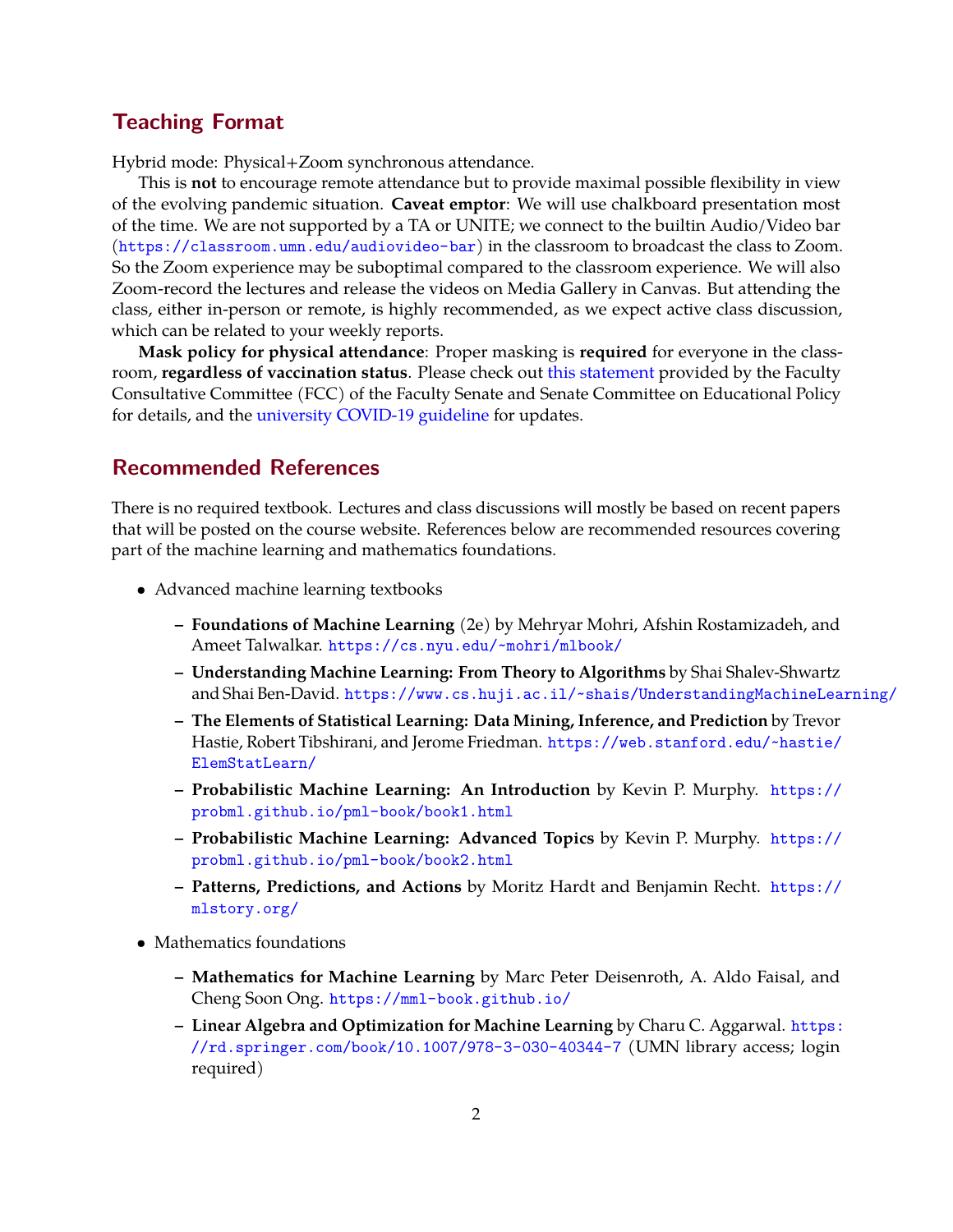- Deep learning foundations
	- **– Think deep learning (course materials by Prof. Ju Sun)** [https://sunju.org/teach/](https://sunju.org/teach/DL-Fall-2020/) [DL-Fall-2020/](https://sunju.org/teach/DL-Fall-2020/)
	- **– Deep Learning** by Ian Goodfellow and Yoshua Bengio and Aaron Courville. [https:](https://www.deeplearningbook.org/) [//www.deeplearningbook.org/](https://www.deeplearningbook.org/)
- Hand-on in Python
	- **– Hands-On Machine Learning with Scikit-Learn, Keras, and TensorFlow: Concepts, Tools, and Techniques to Build Intelligent Systems** by Aurélien Géron (2ed). O'Reilly Media, 2019. [click here](https://primo.lib.umn.edu/permalink/f/1q7ssba/UMN_ALMA51785209710001701 ) (UMN library access; login required)

#### **Assessment**

weekly reports  $6\% \times 8 +$  class participation  $12\% +$  final project:  $40\%$ 

#### **More on Week Reports**

The weekly reports ( $\geq 500$  words each; please include word count when submitting; math-heavy post can be submitted as PDF attachment) will be submitted and graded as Canvas discussion posts, and hence are visible to everybody in the class. Each report should reflect on the topics we cover in the week, and focus on one or several aspects of this list and beyond:

- discussing strengths and limitations
- any ways to test or even disprove the theory or methods
- results associated with above if you have produced any
- any new problems inspired and any results if you have produced any

In other words, **you are expected to be critical and creative**! You are strongly encouraged to comment on each others' posts and suggest improvements, and likewise revise your posts based on others' feedback; this will also improve your score. We strive together to penetrate the existing results, formulate new research problems, and even solve them.

Collaboration on the reports is strong encouraged! But you need to post your own reports. Since all submissions will be public,plagiarism and cheating can be easily identified, and are subject to disciplinary action. Please consult the student code of conduct for more information: [https://regents.](https://regents.umn.edu/sites/regents.umn.edu/files/2019-09/policy_student_conduct_code.pdf) [umn.edu/sites/regents.umn.edu/files/2019-09/policy\\_student\\_conduct\\_code.pdf](https://regents.umn.edu/sites/regents.umn.edu/files/2019-09/policy_student_conduct_code.pdf)

### **Course Project**

The course project is to be performed by teams of 2 students. All students from the same team will get the same score for their course project.